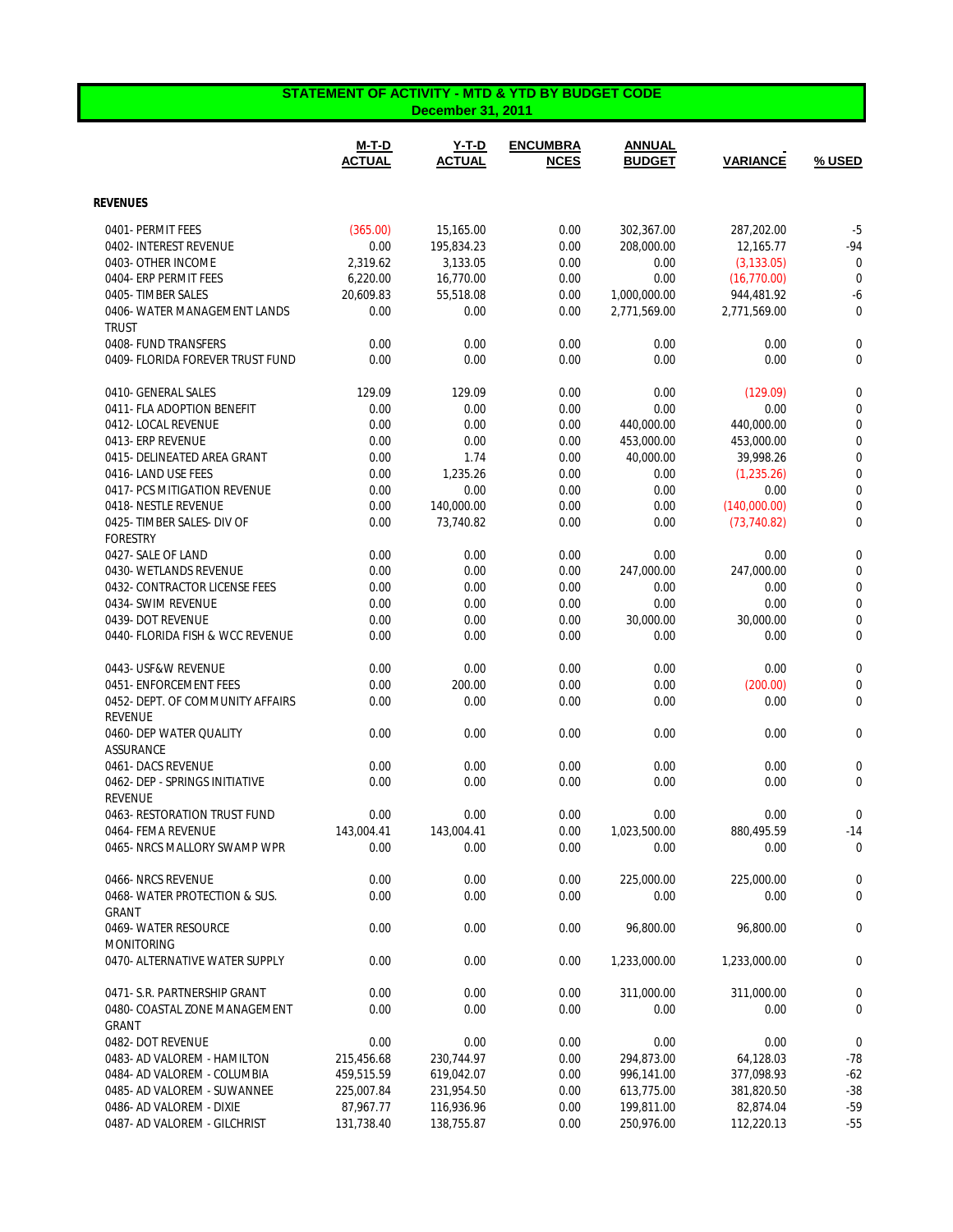| 0488- AD VALOREM - LAFAYETTE     | 33,230.54    | 46,715.02                | 0.00      | 90.391.00     | 43,675.98                | $-52$                        |
|----------------------------------|--------------|--------------------------|-----------|---------------|--------------------------|------------------------------|
| 0489- AD VALOREM - MADISON       | 139,362.39   | 146,661.20               | 0.00      | 258,168.00    | 111,506.80               | $-57$                        |
| 0490- AD VALOREM - TAYLOR        | 299,916.52   | 344,665.30               | 0.00      | 491,296.00    | 146,630.70               | $-70$                        |
| 0491- AD VALOREM - UNION         | 45,727.64    | 56,754.21                | 0.00      | 91,366.00     | 34,611.79                | $-62$                        |
| 0492- AD VALOREM - ALACHUA       | 923,601.54   | 1,041,712.53             | 0.00      | 1,376,812.00  | 335,099.47               | $-76$                        |
| 0493- AD VALOREM - BAKER         | 2,289.68     | 3,219.91                 | 0.00      | 4,856.00      | 1,636.09                 | $-66$                        |
| 0494- AD VALOREM - BRADFORD      | 167,735.58   | 211,546.88               | 0.00      | 321,418.00    | 109,871.12               | $-66$                        |
|                                  |              |                          |           |               |                          |                              |
| 0495- AD VALOREM - JEFFERSON     | 35,936.71    | 39,647.72                | 0.00      | 63,021.00     | 23,373.28                | $-63$                        |
| 0496- AD VALOREM - LEVY          | 85,345.32    | 88,414.14                | 0.00      | 356,029.00    | 267,614.86               | $-25$                        |
| 0497- AD VALOREM - PUTNAM        | 1,746.68     | 11,493.49                | 0.00      | 3,741.00      | (7, 752.49)              | $-307$                       |
| 0499- GREENVILLE STORMWATER      | 0.00         | 0.00                     | 0.00      | 33,595,679.00 | 33,595,679.00            | $\mathbf 0$                  |
| <b>TOTAL REVENUES</b>            | 3,026,496.83 | 3,972,996.45             | 0.00      | 47,389,589.00 | 43,416,592.55            | -8                           |
| <b>EXPENSES</b>                  |              |                          |           |               |                          |                              |
| <b>SALARIES AND BENEFITS</b>     |              |                          |           |               |                          |                              |
| 1516-SALARIES                    | 287,792.24   | 868,429.74               | 0.00      | 3,985,989.84  | 3,117,560.10             | 22                           |
|                                  |              |                          |           |               |                          |                              |
| 1520- GROUP INSURANCE            | 26,762.81    | 133,814.05               | 0.00      | 553,609.70    | 419,795.65               | 24                           |
| 1521-RETIREMENT                  | 15,707.94    | 49,375.36                | 0.00      | 664,331.64    | 614,956.28               | $\overline{7}$               |
| 1525- SOCIAL SECURITY            | 20,648.27    | 63,185.12                | 0.00      | 332,165.82    | 268,980.70               | 19                           |
| TOTAL SALARIES AND BENEFITS      | 350,911.26   | 1,114,804.27             | 0.00      | 5,536,097.00  | 4,421,292.73             | 20                           |
| OTHER PERSONAL SERVICES          |              |                          |           |               |                          |                              |
| 2540- OTHER PERSONAL SERVICES    | 6,122.96     | 17,936.66                | 0.00      | 148,000.00    | 130,063.34               | 12                           |
| 2564- PROPERTY APPRAISER FEES    | 0.00         | 0.00                     | 0.00      | 210,000.00    | 210,000.00               | 0                            |
| 2579- TAX COLLECTOR FEES         | 0.00         | 0.00                     | 0.00      | 125,000.00    | 125,000.00               | $\mathbf 0$                  |
| 2580-LEGAL SERVICES              | 28,222.18    | 35,445.93                | 0.00      | 255,000.00    | 219,554.07               | 14                           |
| 2585- AUDIT FEES                 | 19,545.05    | 19,545.05                | 0.00      | 35,000.00     | 15,454.95                | 56                           |
| 2586- CONTRACTUAL SERVICES       | 431,150.32   |                          | 18,912.63 | 18,384,247.00 | 17,743,681.34            |                              |
| TOTAL OTHER PERSONAL SERVICES    | 485,040.51   | 621,653.03<br>694,580.67 | 18,912.63 | 19,157,247.00 | 18,443,753.70            | 3<br>$\overline{\mathbf{4}}$ |
| <b>EXPENSES</b>                  |              |                          |           |               |                          |                              |
|                                  |              |                          |           |               |                          |                              |
| 3550- HAMILTON                   | 0.00         | 5,245.87                 | 0.00      | 0.00          | (5,245.87)               | 0                            |
| 3551- COLUMBIA                   | 0.00         | 7,075.00                 | 0.00      | 0.00          | (7,075.00)               | 0                            |
| 3552- SUWANNEE                   |              |                          |           |               |                          |                              |
|                                  | 0.00         | 2.878.93                 | 0.00      | 0.00          | (2,878.93)               | $\mathbf 0$                  |
|                                  | 0.00         |                          | 0.00      | 0.00          |                          | $\mathbf 0$                  |
| 3554- GILCHRIST<br>3556- MADISON | 0.00         | 2,850.98                 | 0.00      | 0.00          | (2,850.98)<br>(3,751.22) | 0                            |
|                                  |              | 3,751.22                 |           |               |                          | 0                            |
| 3557-TAYLOR                      | 0.00         | 4,137.23                 | 0.00      | 0.00          | (4, 137.23)              |                              |
| 3559- ALACHUA                    | 0.00         | 5,127.34                 | 0.00      | 0.00          | (5, 127.34)              | 0                            |
| 3560- BAKER                      | 0.00         | 34.41                    | 0.00      | 0.00          | (34.41)                  | 0                            |
| 3561-BRADFORD                    | 0.00         | 1,522.65                 | 0.00      | 0.00          | (1,522.65)               | 0                            |
| 3563-LEVY                        | 0.00         | 2,845.94                 | 0.00      | 0.00          | (2,845.94)               | $\mathbf 0$                  |
| 3564- PUTNAM                     | 0.00         | 22.40                    | 0.00      | 0.00          | (22.40)                  | 0                            |
| 3565- HAMITON                    | 4,364.01     | 4,821.50                 | 0.00      | 0.00          | (4,821.50)               | $\mathbf 0$                  |
| 3566- COLUMBIA                   | 9,190.31     | 12,372.19                | 0.00      | 0.00          | (12, 372.19)             | 0                            |
| 3567- SUWANNEE                   | 4,641.96     | 4,846.08                 | 0.00      | 0.00          | (4,846.08)               | 0                            |
| 3568-DIXIE                       | 2,639.04     | 3,508.12                 | 0.00      | 0.00          | (3,508.12)               | 0                            |
| 3572-TAYLOR                      | 8,997.50     | 10,579.33                | 0.00      | 0.00          | (10, 579.33)             | 0                            |
| 3574- ALACHUA                    | 20,608.81    | 11,157.04                | 0.00      | 0.00          | (11, 157.04)             | 0                            |
| 3575- BAKER                      | 65.39        | 93.30                    | 0.00      | 0.00          | (93.30)                  | 0                            |
| 3576- BRADFORD                   | 0.00         | (30.25)                  | 0.00      | 0.00          | 30.25                    | 0                            |
| 3577- JEFFERSON                  | 1,078.10     | 1,189.43                 | 0.00      | 0.00          | (1, 189.43)              | 0                            |
| 3578-LEVY                        | 1,914.06     | 1,963.70                 | 0.00      | 0.00          | (1,963.70)               | 0                            |
| 3579- PUTNAM                     | 174.67       | 257.66                   | 0.00      | 0.00          | (257.66)                 | 0                            |
| 3590- PAYMENT IN LIEU OF TAXES   | 0.00         | 0.00                     | 0.00      | 365,000.00    | 365,000.00               | 0                            |
| 3605- PRINTING                   | 56.70        | 346.70                   | 0.00      | 39,900.00     | 39,553.30                | 1                            |
| 3606- PUBLICATION OF NOTICES     | 187.13       | 549.95                   | 0.00      | 31,600.00     | 31,050.05                | $\overline{c}$               |